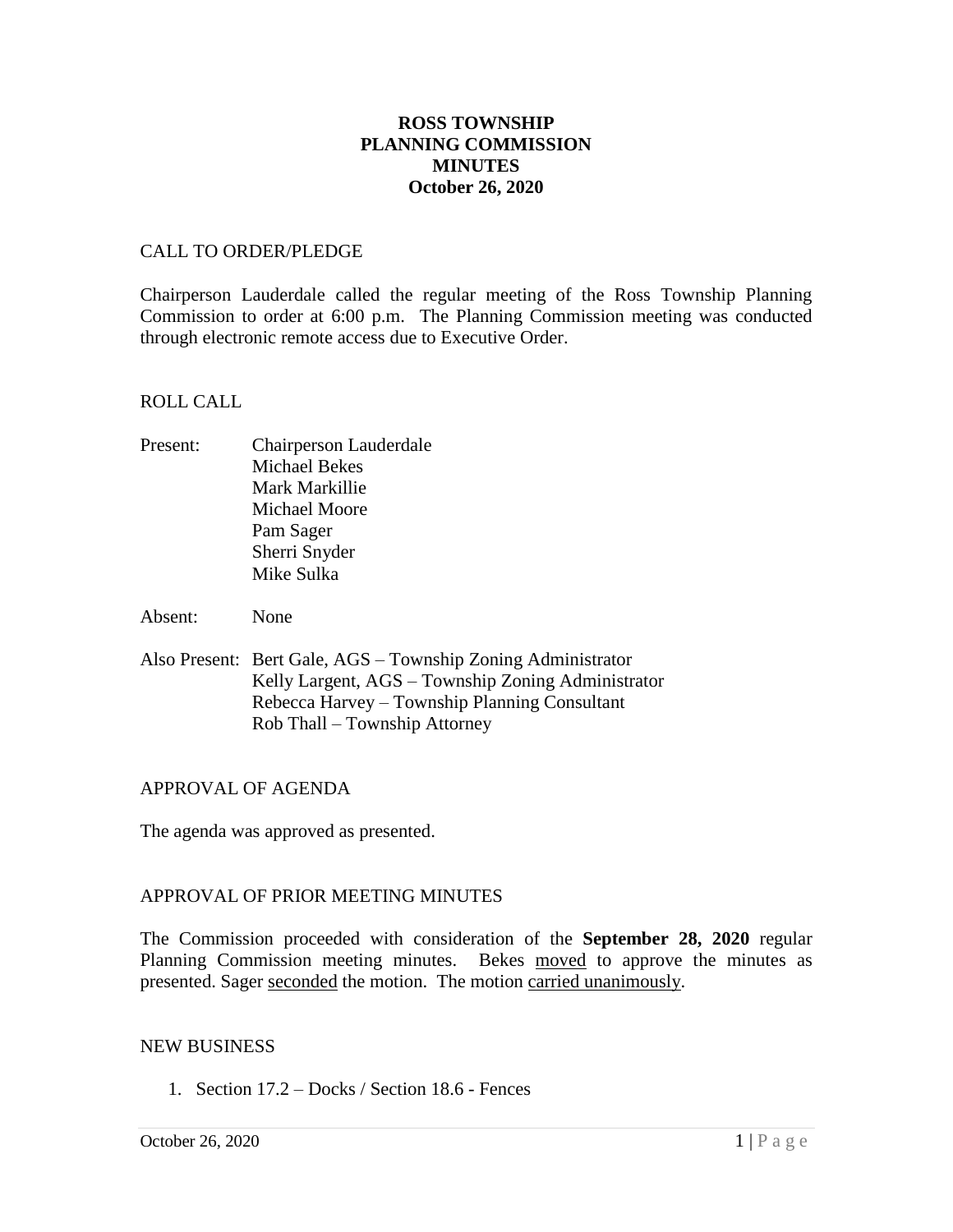Chairperson Lauderdale referenced the issues raised in September regarding property on Gull Lake (in the Township) involving dock length and the placement of trees along the lot line that have resulted in viewshed problems for adjacent properties.

He noted that, in response, Harvey had been directed to: 1) compile the dock standards adopted by the other three communities with frontage on Gull Lake for Planning Commission review; and 2) develop proposed modifications to the fence standards that would serve to address the problem currently under discussion. It was agreed that study of the requested information would be conducted in October.

Chairperson Lauderdale acknowledged that there are members of the public present with interest in the subject matter. It was agreed that public comment would be received at this time.

Stephanie Walbridge, 2884 Burlington Drive, stated that she owns property adjacent to the property at issue and would like to provide comment to the Planning Commission regarding the dock and fencing ordinances in the Township. She referenced her letter to the Planning Commission dated October 23, 2020.

She noted the following:

- The existing ordinance standards for docks and fences are adequate and simply need to be enforced.
- The dock length standard is important in protecting the dock rights of adjacent properties.
- The dock length standard should not be removed from the ordinance, even though area community ordinances do not include a comparable standard.
- The intent of the fencing standards includes the protection of viewsheds; the Master Plan, in fact, references the issue of viewsheds on waterfront lots.
- Even though the current fence standards do not specifically address vegetative 'fencing', the intent to not block viewsheds is inherent in the fencing standards and should be enforced.

Chairperson Lauderdale suggested the Planning Commission first consider the issues related to the dock standards.

Attorney Thall advised that the Township will need to decide if they are willing to enforce the dock standards. He confirmed that the Township's dock standards apply only to temporary docks, while permanent docks are regulated by the MDNR.

Gale explained that he is unaware of when the dock in question was installed and that no permit was ever issued. He added, however, that dock installations have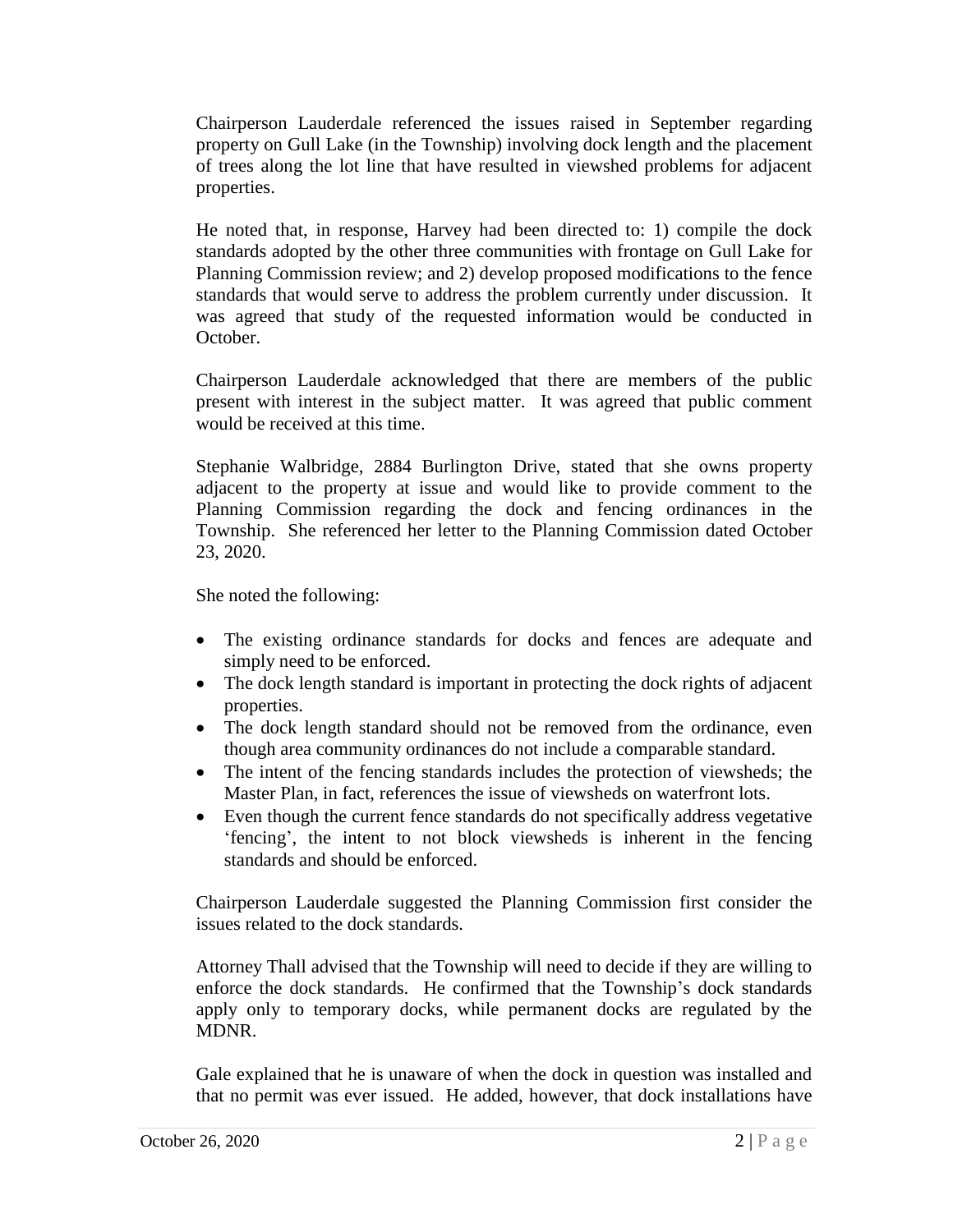historically occurred in the Township without permits or inspections. Attorney Thall reiterated that the Township's dock standards should be enforced uniformly and that permits and inspections can be required.

Moore questioned how the 'average dock length' would be determined given that docks are installed at different times and are responding to different lake bottom conditions.

Sager suggested an amendment to the dock length standard to clarify how average dock length would be determined. Chairperson Lauderdale stated that the Planning Commission debated that question many years ago and determined not to complicate the standard.

Snyder stated that the issue appears to have been generated as a result of a dispute between neighbors and there is not a request to improve or alter the standard. Sulka agreed, noting that the matter can better be addressed by AGS and the Supervisor as a matter of enforcement.

Moore then moved that no change be made to Section 17.2 and that the existing language be retained, noting the following points of consensus:

- There is support for the current dock standards set forth in Section 17.2.
- Removing any of the dock standards could negatively impact adjacent properties.
- The existing dock standards offer a reasonable approach to the management of temporary docks.

Sager seconded the motion. The motion carried unanimously.

Regarding the matter of fencing and viewsheds, Bekes inquired if the berm/trees that are at issue were recently established and if they are allowed. Gale explained that the existing definition of 'fence' in the Ordinance would not include a vegetative buffer and so it has been interpreted that the subject berm/trees are not prohibited. He confirmed that AGS has never had this question raised in Ross Township while it has provided zoning administration services.

Attorney Thall stated that typically a tree line and/or berm would not be considered to be regulated through fencing standards, unless the community had a history of applying it that way or the ZBA had rendered a formal interpretation on the matter. He advised that the Planning Commission may not want to consider any amendments on the issue until a formal interpretation on the question can be rendered by the ZBA. Doing so without that interpretation would suggest that the Township thinks the Ordinance is silent on the subject, which would then qualify the existing situation as lawfully nonconforming and negate the ability for enforcement.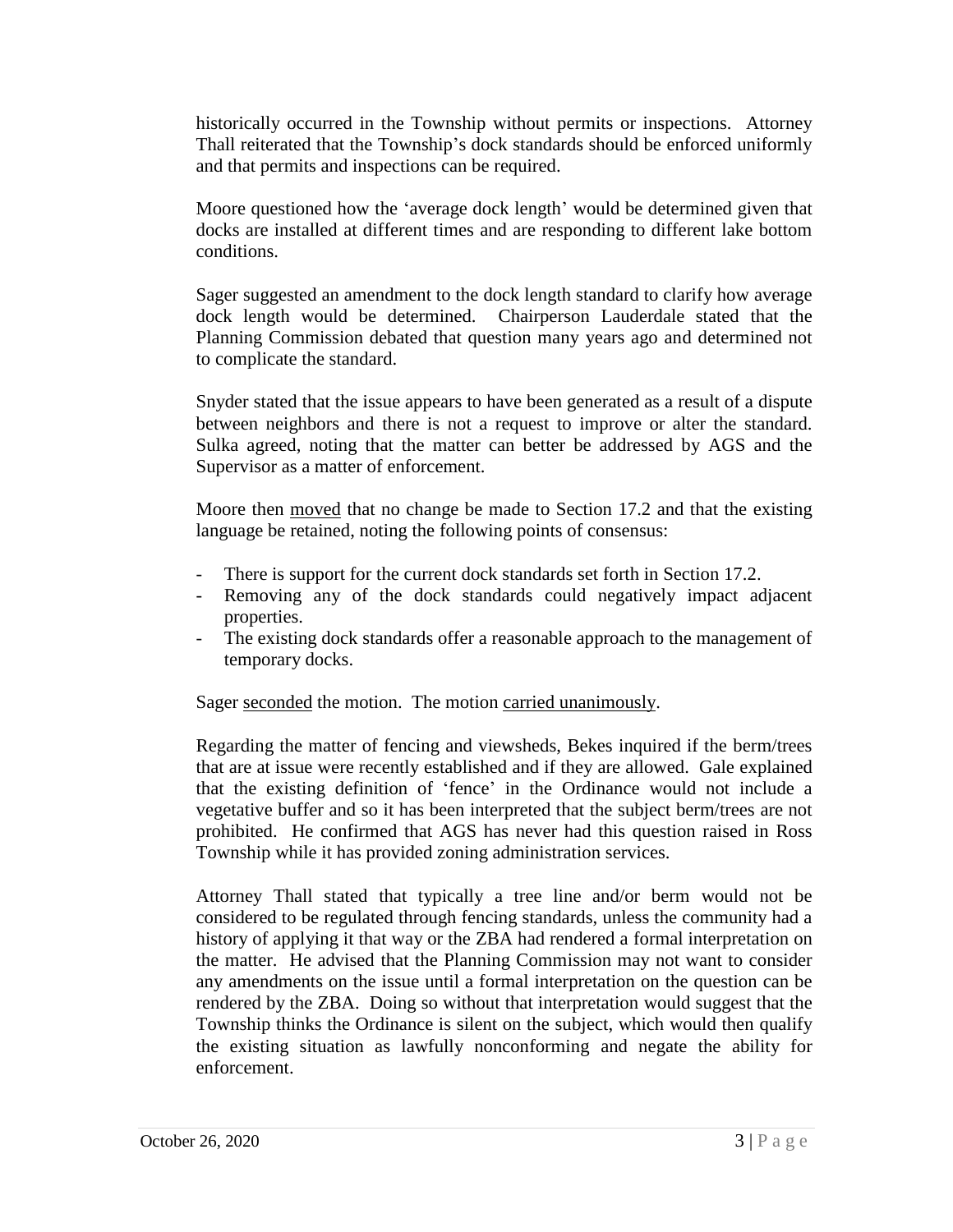Chairperson Lauderdale expressed agreement with the perspective offered by Attorney Thall. He then moved that an amendment of the fencing standards not be considered unless and until a formal interpretation on the question is rendered by the ZBA and there is an identified need for clarification. Bekes seconded the motion. The motion carried unanimously.

It was noted that AGS, as the Township Zoning Administrator, intends to proceed to the ZBA with a request for interpretation on the Zoning Ordinance standards applicable to the use of dense landscaping which has the effect of limiting sight lines/viewsheds.

It was agreed that the comments provided by Walbridge should be shared with the Township Board as foundational information to the discussion.

2. Public Hearing – Rezoning Request (Allendale Park, LLC)

The next matter to come before the Planning Commission was consideration of the request by Allendale Park, LLC to rezone an approximately 0.64-acre parcel located at 156/160 East Gull Lake Drive from the R-2 District to the C-1 District.

Chairperson Lauderdale noted that following receipt of public comment on the request in July, the Commission postponed consideration of the rezoning application to the August meeting to allow Township staff the opportunity to prepare a review of the request pursuant to applicable zoning ordinance amendment criteria.

He stated that the applicant has requested a continued postponement of the request since August as he explores other approaches to the rezoning application, including a Conditional Rezoning application. Attorney Thall advised that a postponement of the request is no longer necessary in that a revised application will require a new public hearing notice. He reviewed the public hearing noticing requirements that apply.

AGS advised that the applicant continues to work to refine the application and is currently in the process of meeting with area property owners.

# UNFINISHED BUSINESS

1. Master Plan Update

Chairperson Lauderdale noted that the review/update of the Master Plan and Future Land Use Map was completed in September, and that Harvey was requested to revise the draft Master Plan pursuant to the review comments provided for final Planning Commission review in October.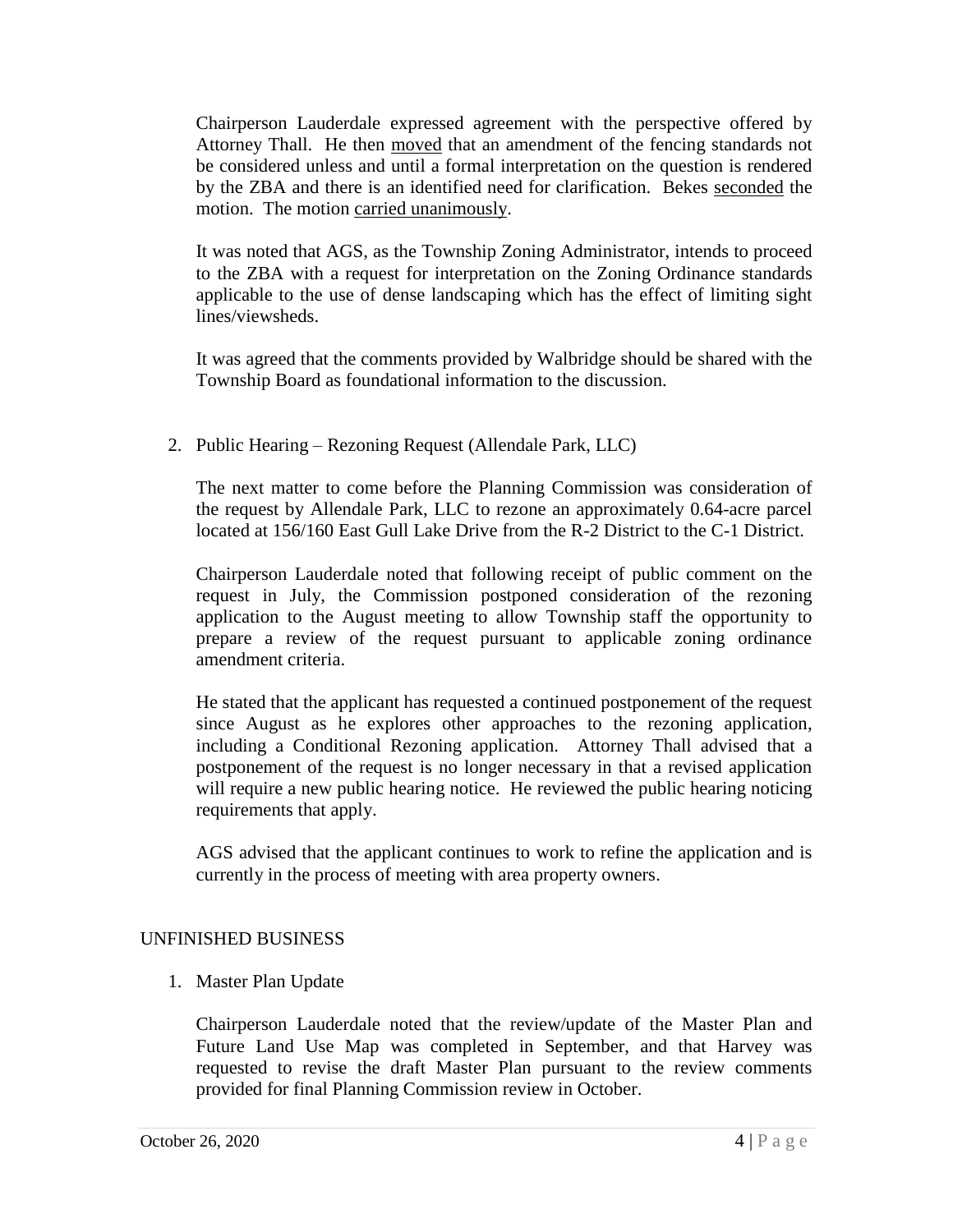Harvey reported that the bulk of the revisions have been incorporated but that she continues to work on updating the few tables lacking updated census data. She advised that she hopes to complete the updates and forward the final draft Plan to the Planning Commission within the week.

The Planning Commission reaffirmed that the final draft document should show all track changes.

## REPORT FROM TOWNSHIP BOARD

Sulka reported that the Township Board adopted the recommended amendments to the Zoning Ordinance related to outdoor furnaces, as presented.

He further advised that Brook Lodge was recently sold to a non-profit organization.

## REPORT FROM ZONING BOARD OF APPEALS

Chairperson Lauderdale stated that the ZBA did not meet in October, 2020.

### PUBLIC COMMENT

David Scott inquired regarding the adoption process for the recently reviewed/updated Master Plan and the opportunity to provide public comment. Harvey noted that the draft updated Plan is being prepared and will next be forwarded to the Township Board for authorization to distribute and to begin the 63-day review period. She noted the Planning Commission will conduct the public hearing on the updated Plan following that review period whereat public comment will be received.

Scott also asked if the petitions on the McKay rezoning request submitted to Planning Commission members had been received. Chairperson Lauderdale acknowledged that members had received the material.

Stephanie Walbridge thanked the Planning Commission for the discussion on the dock and fencing issues, noting that she will plan to attend the ZBA meeting when they consider the fencing matter.

No further public comment was offered.

## MEMBERS, CONSULTANTS, ADVISORS